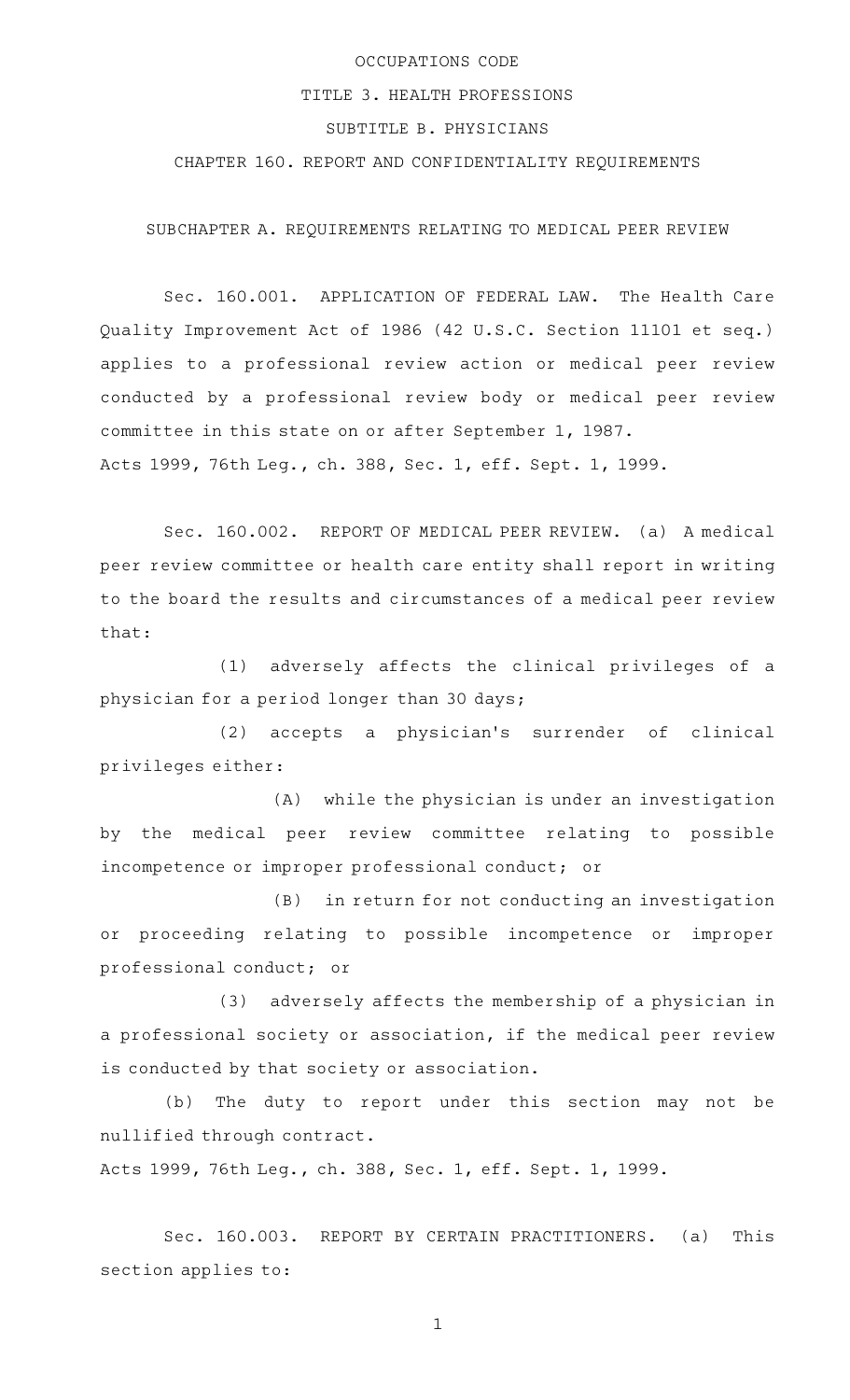$(1)$  a medical peer review committee in this state;

(2) a physician licensed in this state or otherwise lawfully practicing medicine in this state;

(3) a physician engaged in graduate medical education or training;

 $(4)$  a medical student;

(5) a physician assistant or acupuncturist licensed in this state or otherwise lawfully practicing in this state; and

(6) a physician assistant student or acupuncturist student.

(b) A person or committee subject to this section shall report relevant information to the board relating to the acts of a physician in this state if, in the opinion of the person or committee, that physician poses a continuing threat to the public welfare through the practice of medicine.

(c) The duty to report under this section may not be nullified through contract.

Acts 1999, 76th Leg., ch. 388, Sec. 1, eff. Sept. 1, 1999.

Sec. 160.004. REPORT REGARDING CERTAIN IMPAIRED PHYSICIANS. (a) This section applies to:

(1) a committee of a professional medical society or association operating under written bylaws approved by the policymaking body or governing board of the society or association and composed primarily of physicians;

 $(2)$  the staff of that committee; or

(3) a district or local intervenor participating in a program established to aid physicians whose ability to practice medicine is impaired, or reasonably believed to be impaired, by drug or alcohol abuse or mental or physical illness.

(b) A person or committee subject to this section:

(1) may report to the board or to a health care entity in which an affected physician has clinical privileges the name of the impaired physician together with pertinent information relating to that impairment; and

(2) shall report to the board and any known health care entity in which the physician has clinical privileges if the person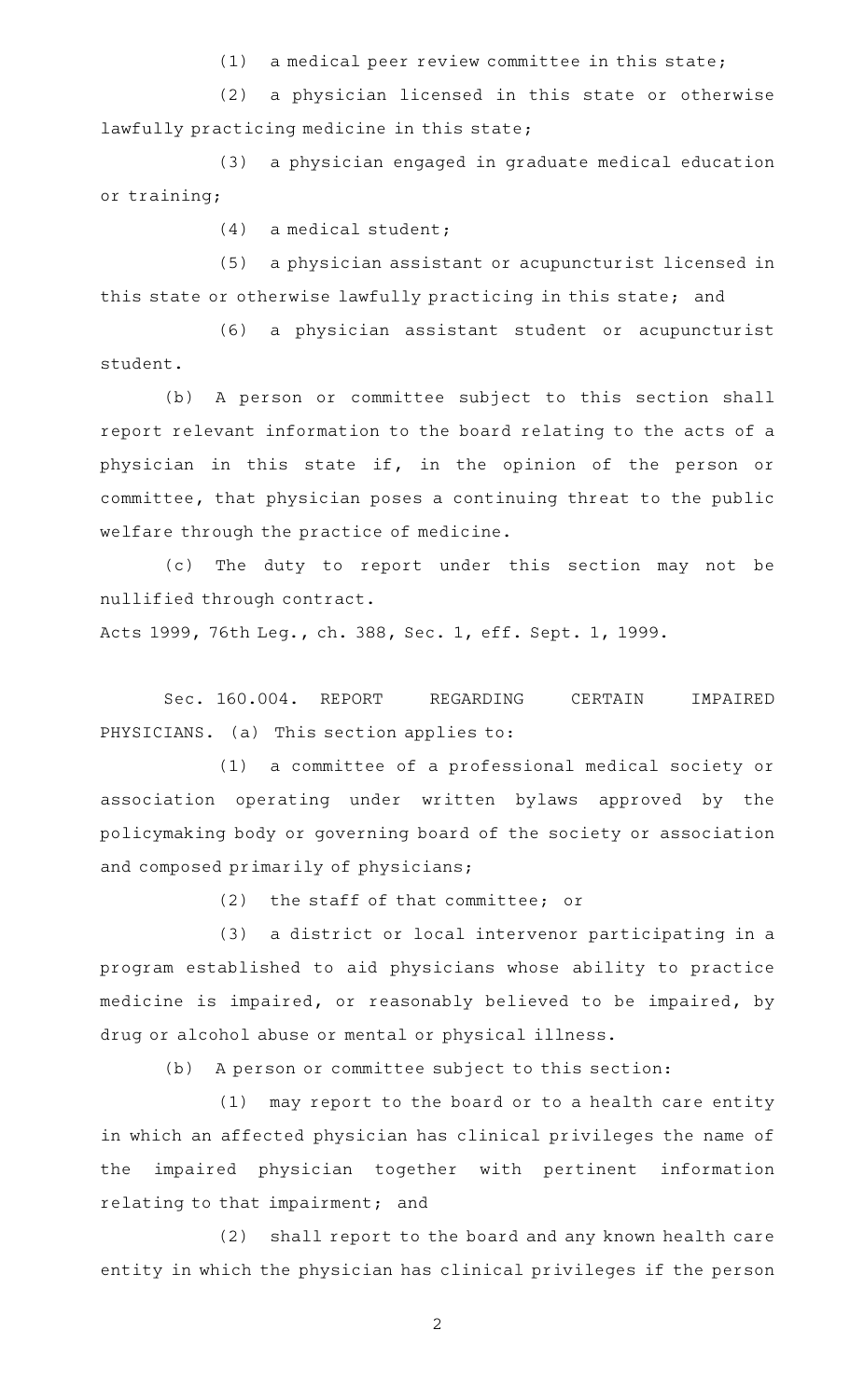or committee determines that, through the practice of medicine, the physician poses a continuing threat to the public welfare.

(c) Except as otherwise provided by this subtitle, each proceeding and record of a person described by Subsection (a) is confidential, and any communication made to the person or committee is privileged from disclosure in the manner provided under this subchapter for information submitted by a medical peer review committee. This confidentiality and privilege from disclosure applies to all information developed under this section, including information developed before September 1, 1991. Acts 1999, 76th Leg., ch. 388, Sec. 1, eff. Sept. 1, 1999.

Sec. 160.005. REPORT CONFIDENTIAL; COMMUNICATION NOT PRIVILEGED. (a) A report made under this subchapter is confidential and is not subject to disclosure under Chapter [552](http://www.statutes.legis.state.tx.us/GetStatute.aspx?Code=GV&Value=552), Government Code.

(b) In a proceeding brought under this chapter or Chapter [158,](http://www.statutes.legis.state.tx.us/GetStatute.aspx?Code=OC&Value=158) [159](http://www.statutes.legis.state.tx.us/GetStatute.aspx?Code=OC&Value=159), or [162](http://www.statutes.legis.state.tx.us/GetStatute.aspx?Code=OC&Value=162), evidence may not be excluded on the ground that it consists of a privileged communication unless it is a communication between attorney and client.

Acts 1999, 76th Leg., ch. 388, Sec. 1, eff. Sept. 1, 1999.

Sec. 160.006. BOARD CONFIDENTIALITY. (a) A record, report, or other information received and maintained by the board under this subchapter or Subchapter B, including any material received or developed by the board during an investigation or hearing and the identity of, and reports made by, a physician performing or supervising compliance monitoring for the board, is confidential. The board may disclose this information only:

(1) in a disciplinary hearing before the board or State Office of Administrative Hearings or in a subsequent trial or appeal of a board action or order;

(2) to the physician licensing or disciplinary authority of another jurisdiction, to a local, state, or national professional medical society or association, or to a medical peer review committee located inside or outside this state that is concerned with granting, limiting, or denying a physician hospital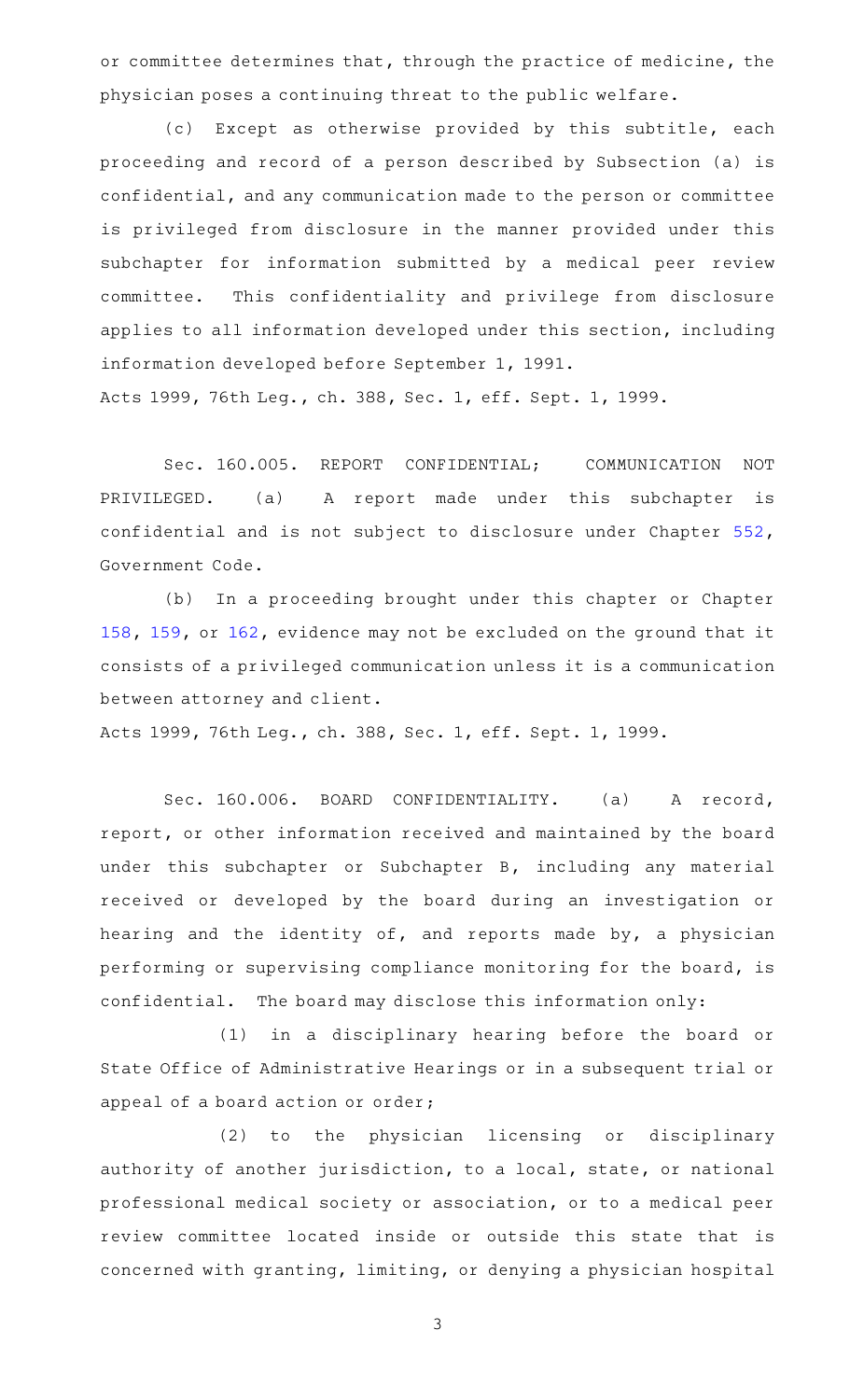privileges;

(3) under a court order;

(4) to qualified personnel for bona fide research or educational purposes, if personally identifiable information relating to any physician or other individual is first deleted; or

(5) to the division of workers' compensation of the Texas Department of Insurance as provided by Section [413.0514](http://www.statutes.legis.state.tx.us/GetStatute.aspx?Code=LA&Value=413.0514), Labor Code.

(b) Any known hospital suspension of a physician for a term of 30 days or longer relating to the physician 's competence and a disciplinary order of the board against a physician are not confidential.

(c)AAA record or report disclosed by the board under this subchapter, a record or report received, maintained, or developed by the board, a medical peer review committee, a member of the committee, or a health care entity, and a record or report received or maintained by the State Office of Administrative Hearings under this subchapter are not available for discovery or court subpoena and may not be introduced into evidence in any action for damages, including a medical professional liability action that arises out of the provision of or failure to provide a medical or health care service.

(d) Medical peer review documents remain confidential at the board and at the State Office of Administrative Hearings. If medical peer review documents are admitted into evidence for any purpose at a proceeding before the State Office of Administrative Hearings, the documents must be admitted under seal to protect the confidentiality of the records as provided by this section and Section [160.007](http://www.statutes.legis.state.tx.us/GetStatute.aspx?Code=OC&Value=160.007). In the event that a decision of the board or the State Office of Administrative Hearings is appealed to district court or other court, the confidentiality protections relating to the medical peer review committee documents shall continue.

(e) The confidentiality requirements of this section do not apply to records used by a medical peer review committee, including a patient 's medical records or records made or maintained in the regular course of business, if the records are not considered confidential under this chapter or any other law and are otherwise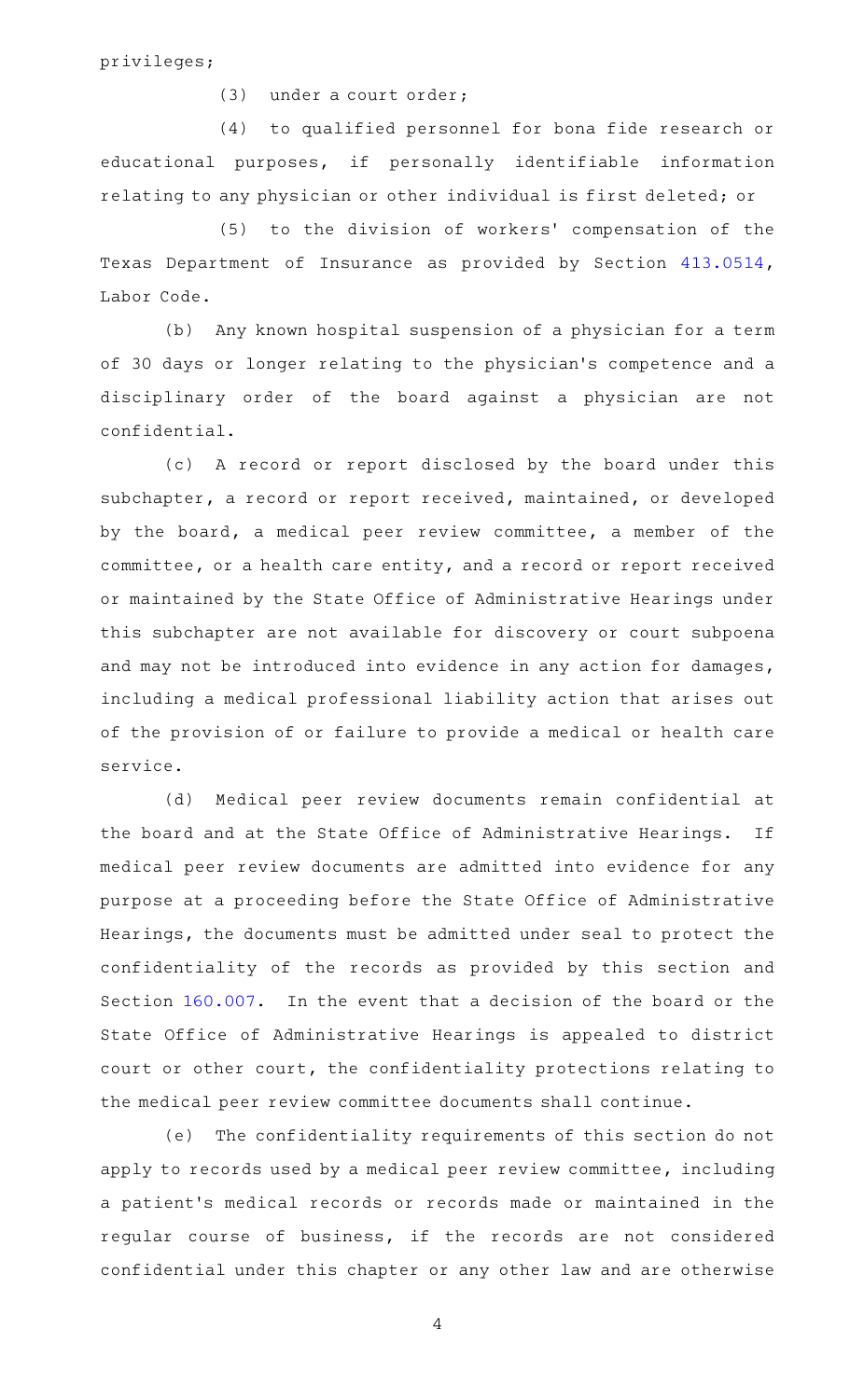available to the board.

Acts 1999, 76th Leg., ch. 388, Sec. 1, eff. Sept. 1, 1999. Amended by Acts 2001, 77th Leg., ch. 1201, Sec. 1, eff. June 15, 2001; Acts 2003, 78th Leg., ch. 963, Sec. 5, eff. June 20, 2003. Amended by:

Acts 2005, 79th Leg., Ch. 265 (H.B. [7](http://www.legis.state.tx.us/tlodocs/79R/billtext/html/HB00007F.HTM)), Sec. 6.102, eff. September 1, 2005.

Acts 2005, 79th Leg., Ch. 269 (S.B. [419](http://www.legis.state.tx.us/tlodocs/79R/billtext/html/SB00419F.HTM)), Sec. 1.29, eff. September 1, 2005.

Sec. 160.007. CONFIDENTIALITY RELATING TO MEDICAL PEER REVIEW COMMITTEE. (a) Except as otherwise provided by this subtitle, each proceeding or record of a medical peer review committee is confidential, and any communication made to a medical peer review committee is privileged.

(b) If a judge makes a preliminary finding that a proceeding or record of a medical peer review committee or a communication made to the committee is relevant to an anticompetitive action, or to a civil rights proceeding brought under 42 U.S.C. Section 1983, the proceeding, record, or communication is not confidential to the extent it is considered relevant.

(c)AAA record or proceeding of a medical peer review committee or a written or oral communication made to the committee may be disclosed to:

- $(1)$  another medical peer review committee;
- $(2)$  an appropriate state or federal agency;
- $(3)$  a national accreditation body;
- $(4)$  the board; or

(5) the state board of registration or licensing of physicians of another state.

(d) If a medical peer review committee takes action that could result in censure, suspension, restriction, limitation, revocation, or denial of membership or privileges in a health care entity, the affected physician shall be provided a written copy of the recommendation of the medical peer review committee and a copy of the final decision, including a statement of the basis for the decision. Disclosure to the affected physician of confidential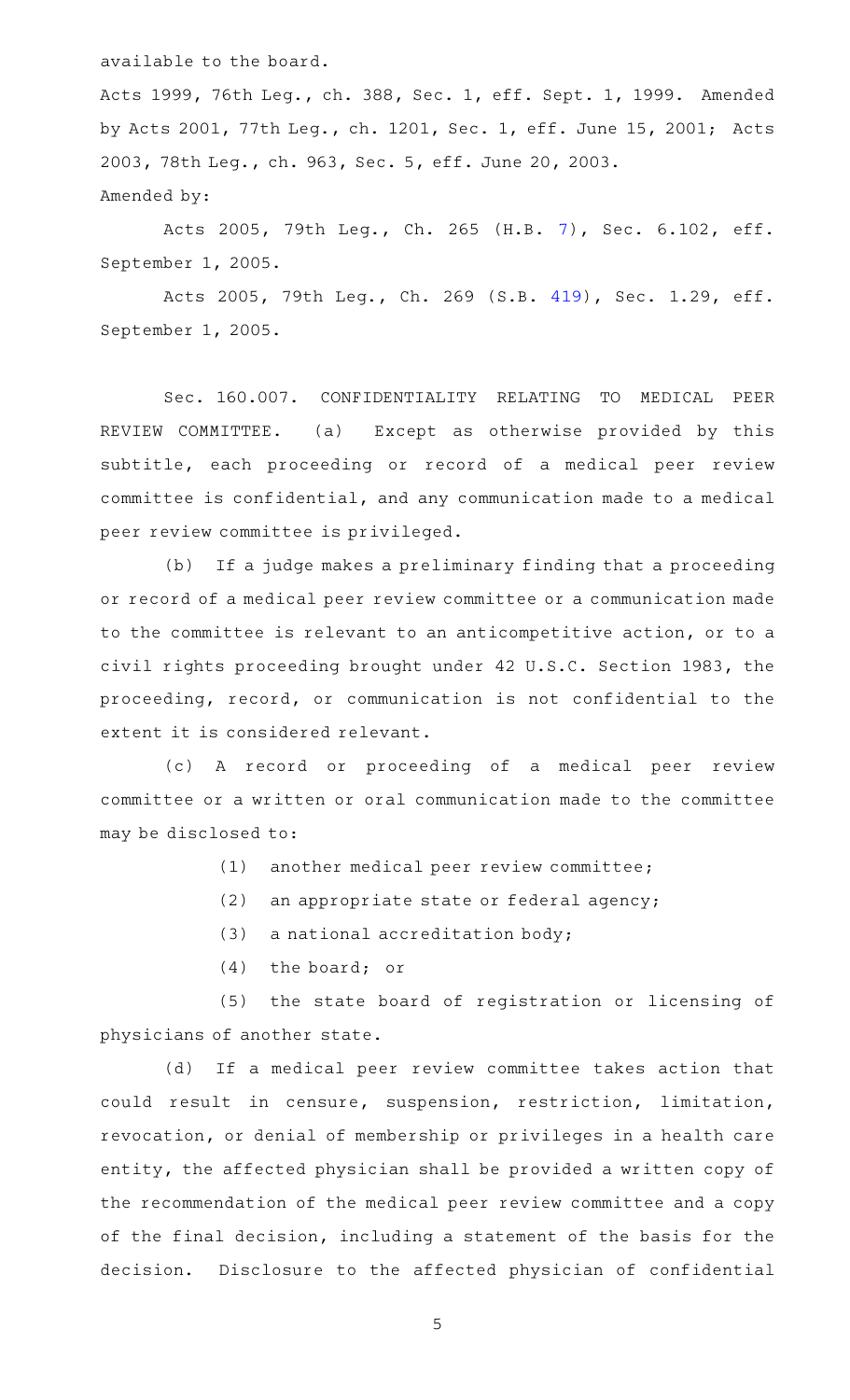peer review committee information relevant to the matter under review does not constitute waiver of the confidentiality requirements established under this subtitle.

(e) Unless disclosure is required or authorized by law, a record or determination of or a communication to a medical peer review committee is not subject to subpoena or discovery and is not admissible as evidence in any civil judicial or administrative proceeding without waiver of the privilege of confidentiality executed in writing by the committee. The evidentiary privileges created by this subtitle may be invoked by a person or organization in a civil judicial or administrative proceeding unless the person or organization secures a waiver of the privilege executed in writing by the chair, vice chair, or secretary of the affected medical peer review committee.

(f) If, under Sections  $160.008(a)$  $160.008(a)$  and (b), a person participating in peer review, a medical peer review committee, or a health care entity named as a defendant in a civil action filed as a result of participation in peer review may use otherwise confidential information in the defendant 's own defense, a plaintiff in the proceeding may disclose a record or determination of or a communication to a medical peer review committee in rebuttal to information supplied by the defendant.

(g) A person seeking access to privileged information must plead and prove waiver of the privilege. A member, employee, or agent of a medical peer review committee who provides access to an otherwise privileged communication or record in cooperation with a law enforcement authority in a criminal investigation is not considered to have waived any privilege established under this subtitle.

Acts 1999, 76th Leg., ch. 388, Sec. 1, eff. Sept. 1, 1999.

Sec. 160.008. USE OF CERTAIN CONFIDENTIAL INFORMATION. (a) This section applies to a person participating in peer review, a medical peer review committee, or a health care entity named as a defendant in a civil action filed as a result of participation in peer review.

(b) A defendant subject to this section may use otherwise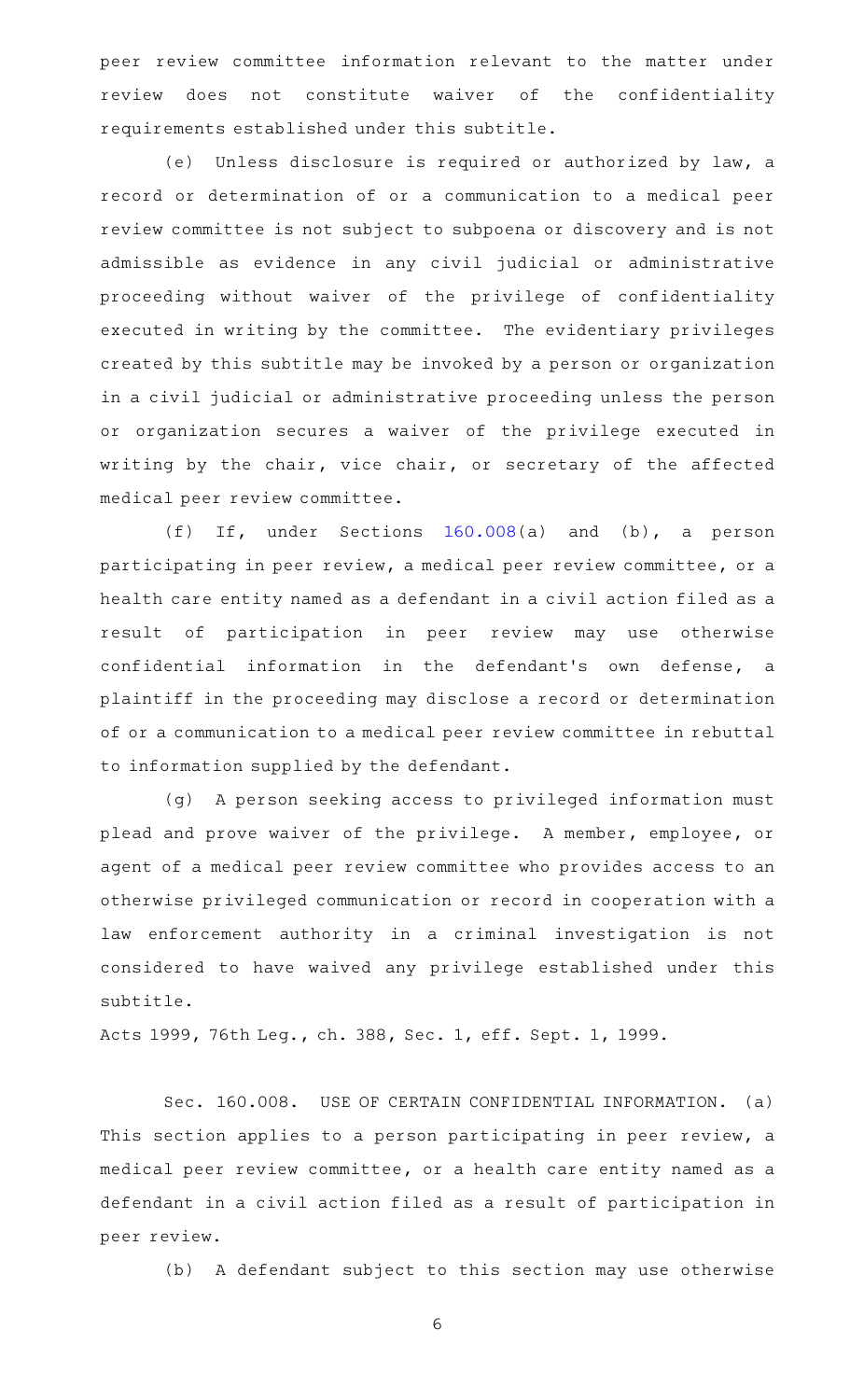confidential information obtained for legitimate internal business and professional purposes, including use in the defendant 's own defense. Use of confidential information under this subsection does not constitute a waiver of the confidential and privileged nature of medical peer review committee proceedings.

(c)AAA defendant subject to this section may file a counterclaim in a pending action or may prove a cause of action in a subsequent action to recover defense costs, including court costs, attorney's fees, and damages incurred as a result of the civil action, if the plaintiff's original action is determined to be frivolous or brought in bad faith.

Acts 1999, 76th Leg., ch. 388, Sec. 1, eff. Sept. 1, 1999.

Sec. 160.009. COMPLIANCE WITH SUBPOENA. (a) The governing body and medical staff of each health care entity and any other person shall comply with a subpoena for documents or information issued by the board under Section [153.007](http://www.statutes.legis.state.tx.us/GetStatute.aspx?Code=OC&Value=153.007) or [204.308](http://www.statutes.legis.state.tx.us/GetStatute.aspx?Code=OC&Value=204.308). The disclosure of documents or information under such a subpoena does not constitute a waiver of the privilege associated with medical peer review committee proceedings.

(b) Failure to comply with a subpoena under Subsection (a) constitutes grounds for disciplinary action against the person or entity by the appropriate licensing board.

Acts 1999, 76th Leg., ch. 388, Sec. 1, eff. Sept. 1, 1999.

Sec. 160.010. IMMUNITY FROM CIVIL LIABILITY. (a) The following are immune from civil liability:

 $(1)$  a person who, in good faith, reports or furnishes information to a medical peer review committee or the board;

(2) a member, employee, or agent of the board, a medical peer review committee, or a medical organization committee, or a medical organization district or local intervenor, who takes an action or makes a recommendation within the scope of the functions of the board, committee, or intervenor program, if that member, employee, agent, or intervenor acts without malice and in the reasonable belief that the action or recommendation is warranted by the facts known to that person; and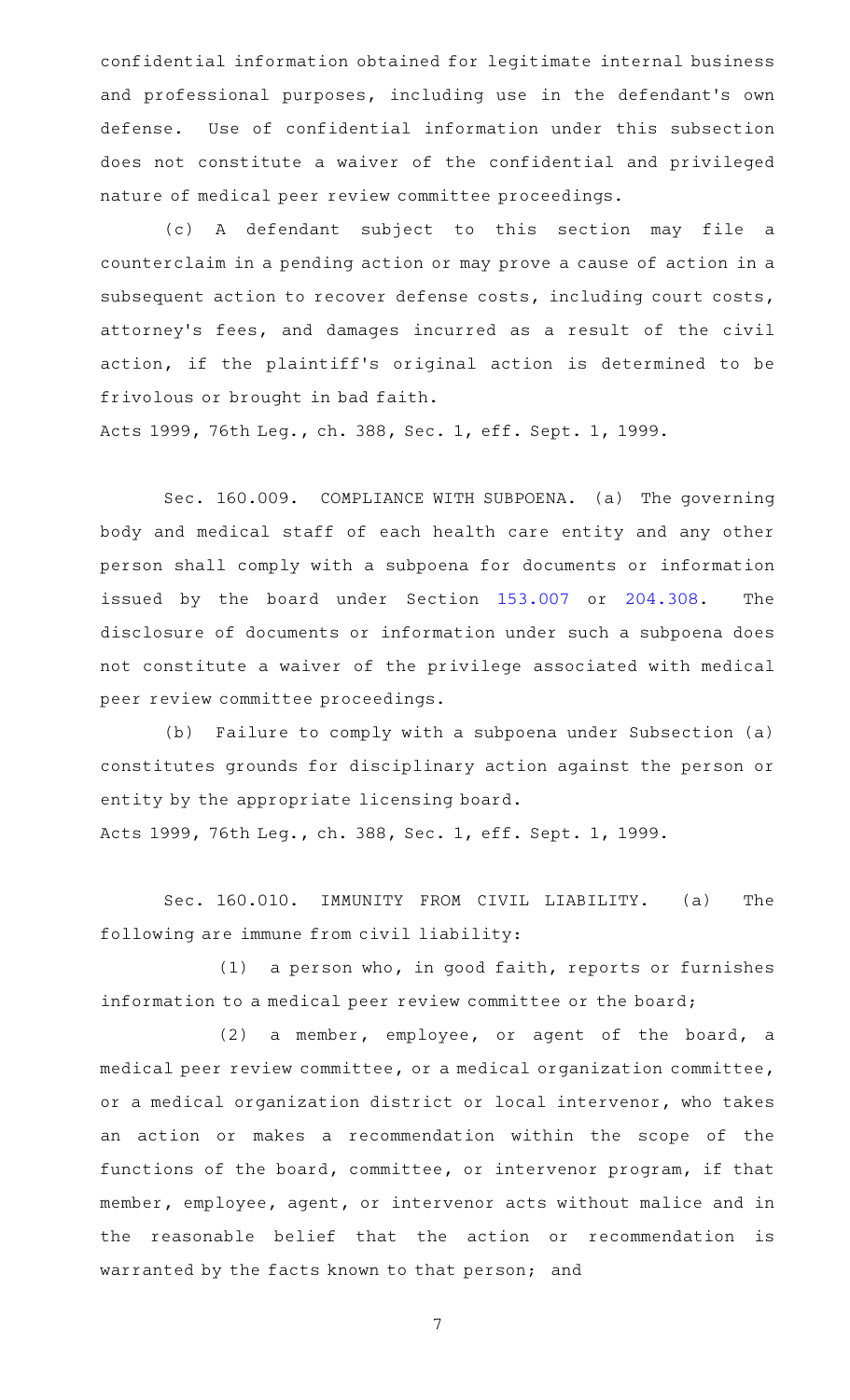(3) a member or employee of the board or any person who assists the board in carrying out its duties or functions provided by law.

(b) A cause of action does not accrue against a member, agent, or employee of a medical peer review committee or against a health care entity from any act, statement, determination or recommendation made, or act reported, without malice, in the course of medical peer review.

(c) A person, medical peer review committee, or health care entity that, without malice, participates in medical peer review or furnishes records, information, or assistance to a medical peer review committee or the board is immune from any civil liability arising from that act.

(d) A person or health care entity required to report to the board may not be found liable in a civil action for failure to report to the board unless the failure was committed knowingly or wilfully, except that the appropriate state licensing body may take action against a licensed person or entity for not reporting as required under this subtitle.

(e) A member of an expert panel under Section  $154.056(e)$  $154.056(e)$  and a person serving as a consultant to the board are immune from suit and judgment and may not be subjected to a suit for damages for any investigation, report, recommendation, statement, evaluation, finding, or other action taken without fraud or malice in the course of performing the person 's duties in evaluating a medical competency case. The attorney general shall represent a member of an expert panel or consultant in any suit resulting from a duty provided by the person in good faith to the board. Acts 1999, 76th Leg., ch. 388, Sec. 1, eff. Sept. 1, 1999. Amended by:

Acts 2005, 79th Leg., Ch. 269 (S.B. [419](http://www.legis.state.tx.us/tlodocs/79R/billtext/html/SB00419F.HTM)), Sec. 1.30, eff. September 1, 2005.

Sec. 160.011. NOT STATE ACTION. The reporting or assistance provided for in this subchapter does not constitute state action on the reporting or assisting medical peer review committee or its parent organization.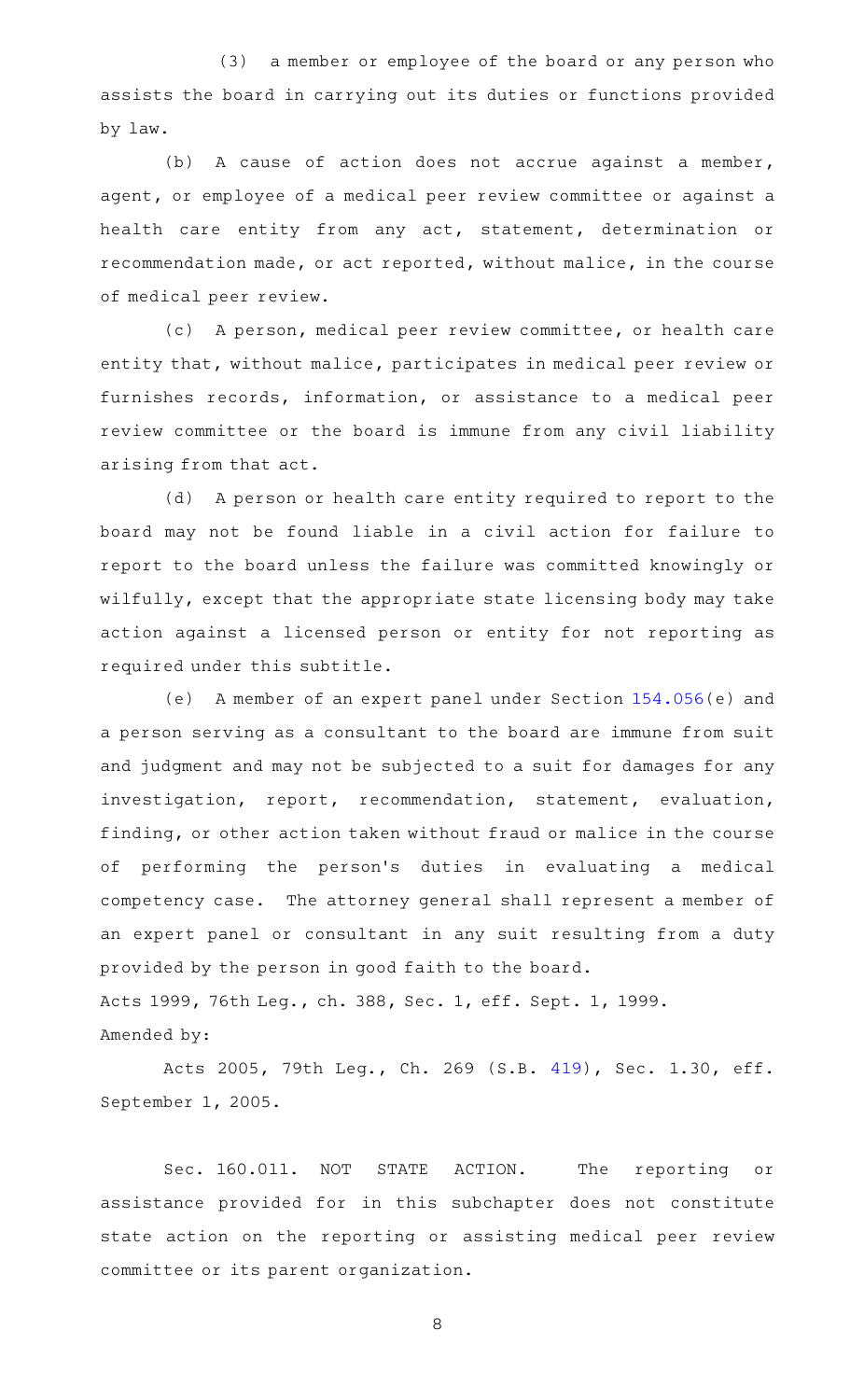Acts 1999, 76th Leg., ch. 388, Sec. 1, eff. Sept. 1, 1999.

Sec. 160.012. DISCIPLINE OR DISCRIMINATION PROHIBITED. (a) A person may not suspend, terminate, or otherwise discipline or discriminate against a person who reports to the board under this subtitle.

(b) A person has a cause of action against a health care entity, or an owner or employee of a health care entity, that suspends or terminates the employment of the person or otherwise disciplines or discriminates against the person for reporting to the board under Section [160.002](http://www.statutes.legis.state.tx.us/GetStatute.aspx?Code=OC&Value=160.002), [160.003,](http://www.statutes.legis.state.tx.us/GetStatute.aspx?Code=OC&Value=160.003) or [160.004](http://www.statutes.legis.state.tx.us/GetStatute.aspx?Code=OC&Value=160.004). The person may recover:

 $(1)$  the greater of:

(A) actual damages, including damages for mental anguish regardless of whether other injury is shown; or

- $(B)$  \$1,000;
- (2) exemplary damages;
- $(3)$  court costs; and
- $(4)$  reasonable attorney's fees.

(c) In addition to amounts recovered under Subsection  $(b)$ , a person whose employment is suspended or terminated in violation of this section is entitled to:

 $(1)$  either:

(A) reinstatement in the person's former position; or

(B) severance pay in an amount equal to three months of the person 's most current salary; and

(2) compensation for wages lost during the period of suspension or termination.

(d) A person who brings an action under this section has the burden of proof. It is a rebuttable presumption that the person 's employment was suspended or terminated for reporting an act that imperils the welfare of a patient if:

(1) the person is suspended or terminated not later than the 90th day after the date of making a report in good faith; and

(2) the board or a court determines that the reported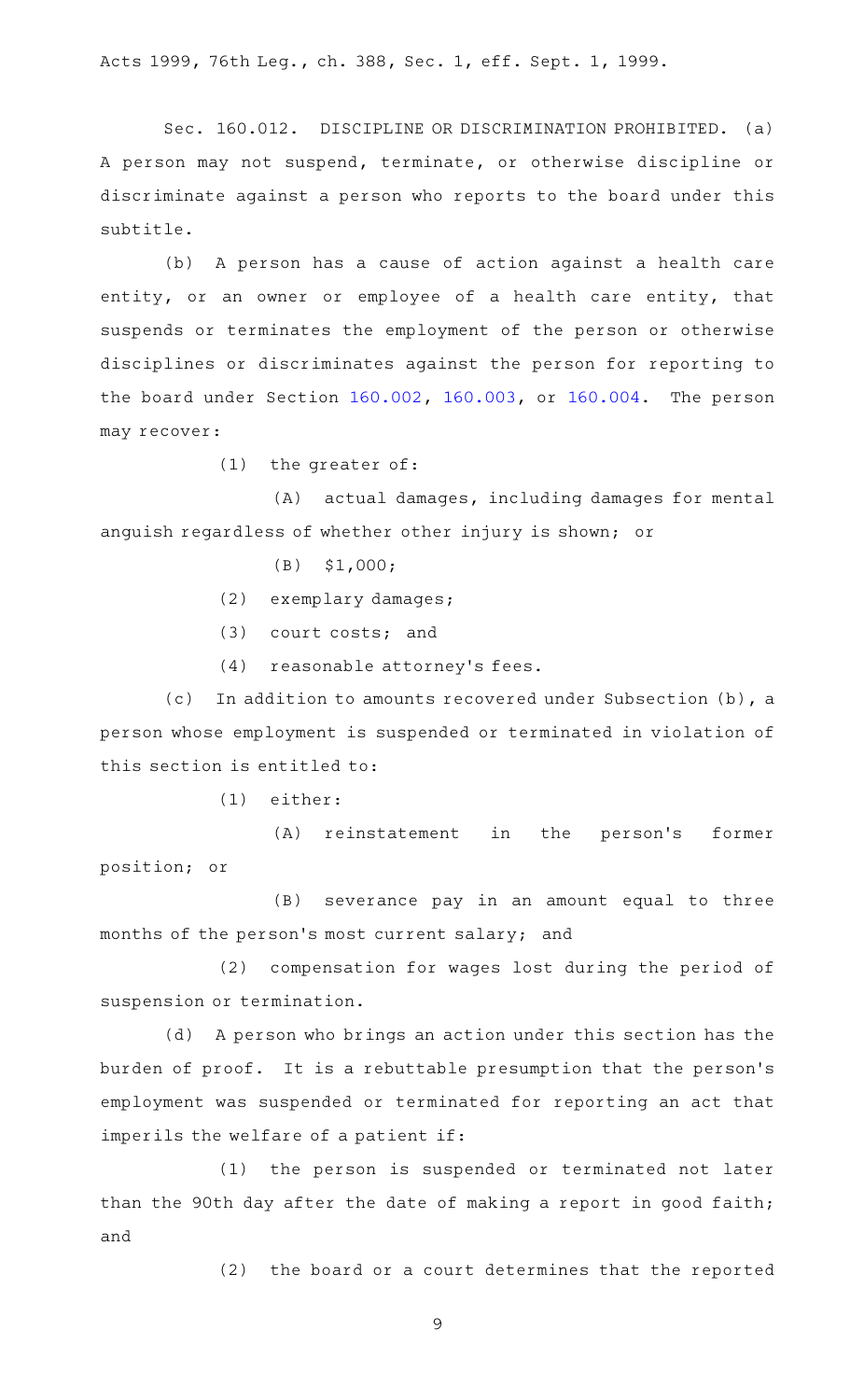case made the subject of the cause of action was a case in which the person was required to report under Section [160.002](http://www.statutes.legis.state.tx.us/GetStatute.aspx?Code=OC&Value=160.002), [160.003](http://www.statutes.legis.state.tx.us/GetStatute.aspx?Code=OC&Value=160.003), or [160.004.](http://www.statutes.legis.state.tx.us/GetStatute.aspx?Code=OC&Value=160.004)

(e) An action under this section may be brought in the district court of the county in which:

 $(1)$  the plaintiff resides;

 $(2)$  the plaintiff was employed by the defendant; or

(3) the defendant conducts business.

Acts 1999, 76th Leg., ch. 388, Sec. 1, eff. Sept. 1, 1999.

Sec. 160.013. EXPUNGEMENT OF REPORT MADE IN BAD FAITH. If a court makes a final determination that a report or complaint made to the board was made in bad faith, the complaint shall be expunged from the physician 's or applicant 's individual historical record. Acts 1999, 76th Leg., ch. 388, Sec. 1, eff. Sept. 1, 1999.

Sec. 160.014. ACTION BY HEALTH CARE ENTITY NOT PRECLUDED. The filing of a report with the board under this subchapter, or an investigation or disposition by the board, does not in itself preclude any action by a health care entity to suspend, restrict, or revoke the privileges or membership of the physician. Acts 1999, 76th Leg., ch. 388, Sec. 1, eff. Sept. 1, 1999.

Sec. 160.015. IMMUNITY OF HOSPITAL DISTRICT OR HOSPITAL AUTHORITY. This subchapter does not impose liability or waive immunity for a hospital district or hospital authority that has common law, statutory, or other immunity. Added by Acts 2001, 77th Leg., ch. 1420, Sec. 14.031(a), eff. Sept. 1, 2001.

## SUBCHAPTER B. REQUIREMENTS RELATING TO INSURERS

Sec. 160.051. DEFINITIONS. In this subchapter:

(1) "Commissioner" means the commissioner of insurance.

(2) "Insurer" means an insurer or other entity that provides medical professional liability insurance covering a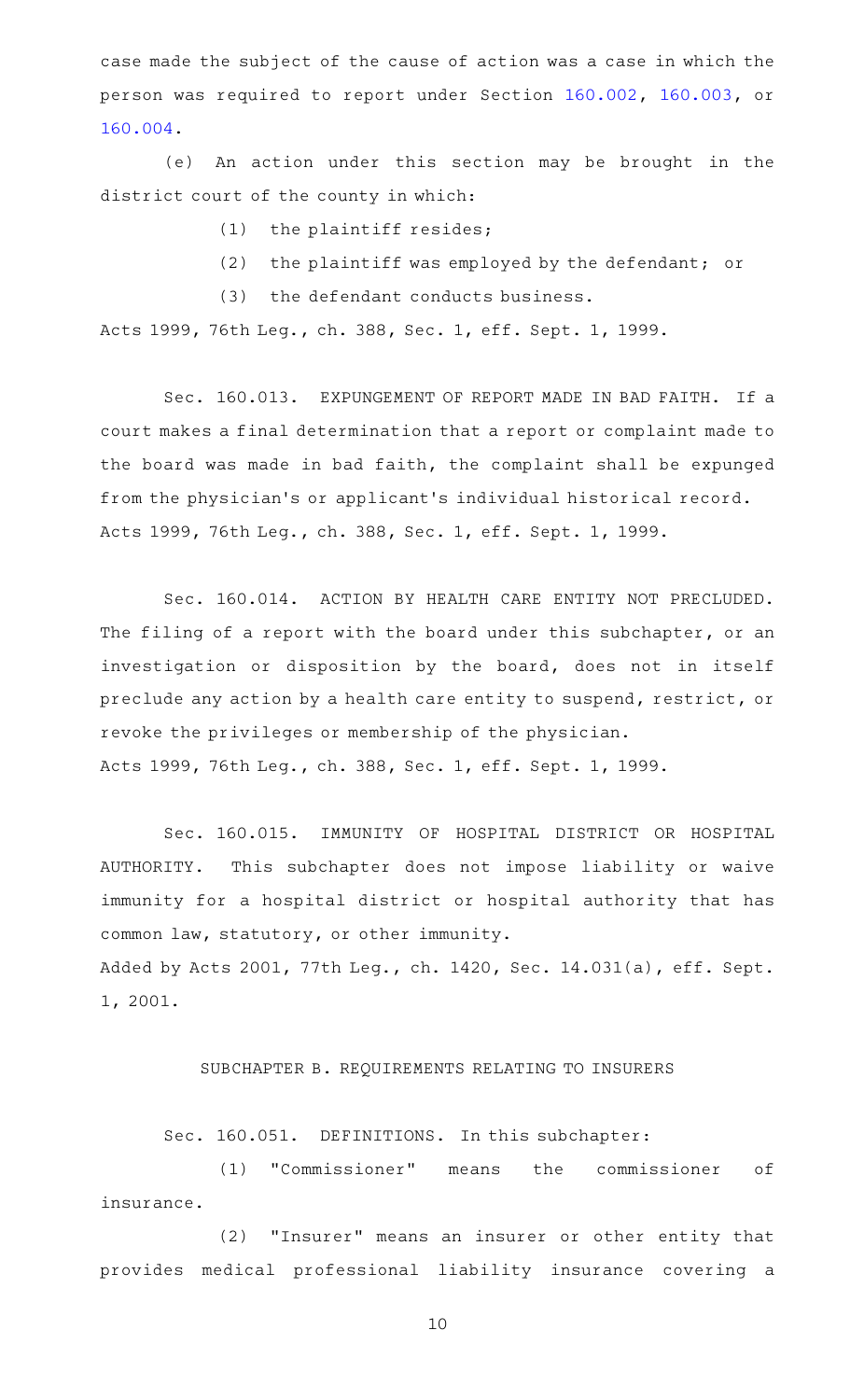physician in this state. Acts 1999, 76th Leg., ch. 388, Sec. 1, eff. Sept. 1, 1999.

Sec. 160.052. REPORT FROM INSURER OR PHYSICIAN. (a) Each insurer shall submit to the board the report or other information described by Section [160.053](http://www.statutes.legis.state.tx.us/GetStatute.aspx?Code=OC&Value=160.053) at the time prescribed. The insurer shall provide the report or information with respect to:

 $(1)$  a complaint filed against an insured in a court, if the complaint seeks damages relating to the insured's conduct in providing or failing to provide a medical or health care service; and

 $(2)$  settlement of a claim without the filing of a lawsuit or settlement of a lawsuit made on behalf of the insured involving damages relating to the insured 's conduct in providing or failing to provide a medical or health care service.

(b) A physician practicing medicine in this state shall report the information required under Section [160.053](http://www.statutes.legis.state.tx.us/GetStatute.aspx?Code=OC&Value=160.053) if the physician:

(1) does not carry or is not covered by medical professional liability insurance; or

(2) is insured by a nonadmitted carrier or other entity providing medical liability insurance that is not reporting under this subchapter.

Acts 1999, 76th Leg., ch. 388, Sec. 1, eff. Sept. 1, 1999. Amended by Acts 2003, 78th Leg., ch. 202, Sec. 23, eff. June 10, 2003.

Sec. 160.053. CONTENTS OF REPORT; ADDITIONAL INFORMATION. (a) Not later than the 30th day after the date an insurer receives from an insured a complaint filed in a lawsuit, a settlement of a claim without the filing of a lawsuit, or a settlement of a lawsuit against the insured, the insurer shall furnish to the board:

(1) the name of the insured and the insured's Texas medical license number;

 $(2)$  the policy number;

(3) a copy of the complaint or settlement; and

(4) a copy of any expert report filed under Section [74.351](http://www.statutes.legis.state.tx.us/GetStatute.aspx?Code=CP&Value=74.351), Civil Practice and Remedies Code.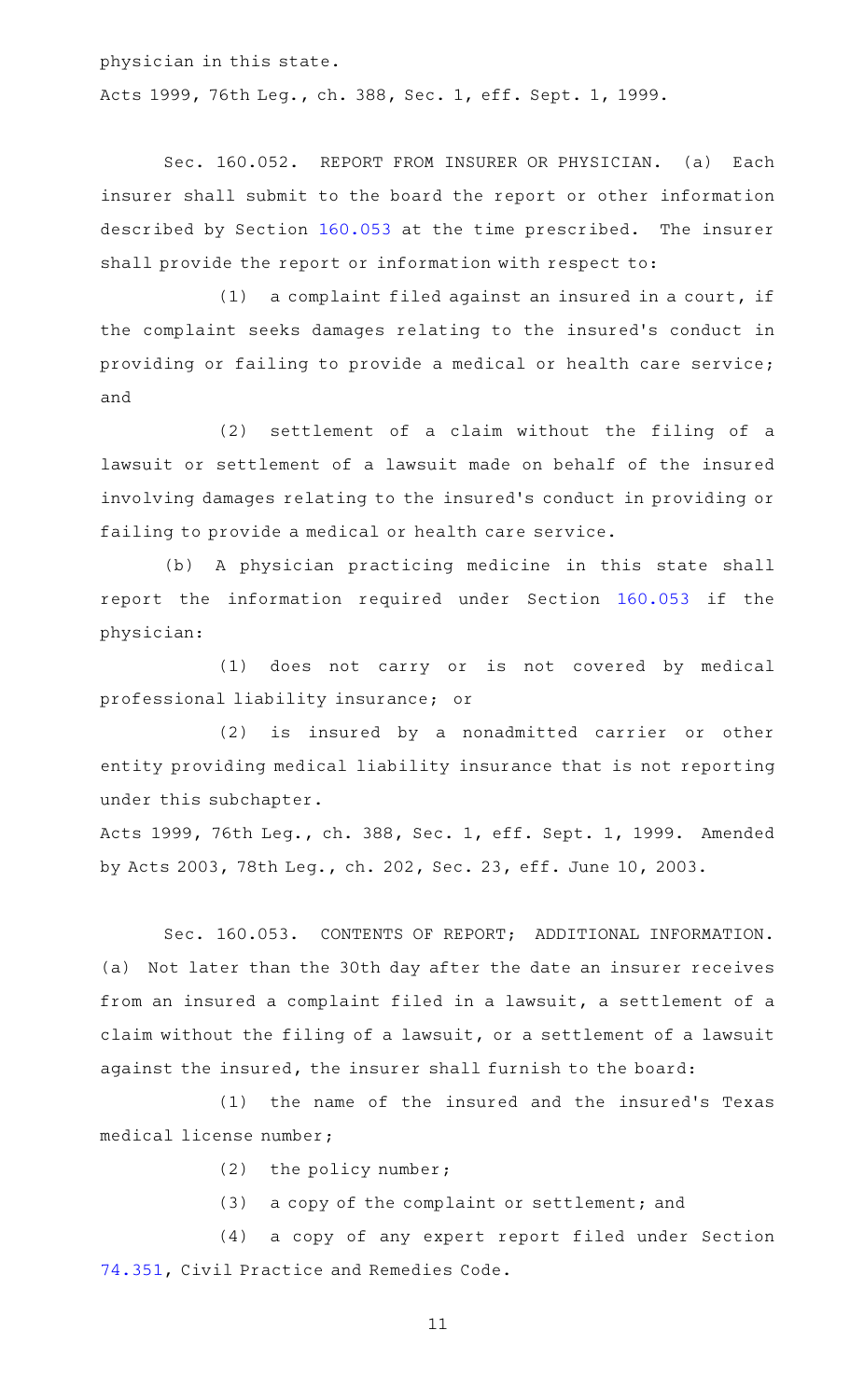(b) The board, in consultation with the commissioner, shall adopt rules for reporting additional information as the board requires. In adopting the rules, the board shall consider other claim reports required under state and federal statutes in determining the information to be reported, form of the report, and frequency of reporting. The rules adopted by the board under this subsection must require that the following additional information be reported:

(1) the date of a judgment, dismissal, or settlement;

(2) whether an appeal has been taken and by which party; and

(3) the amount of the settlement or judgment against the insured.

Acts 1999, 76th Leg., ch. 388, Sec. 1, eff. Sept. 1, 1999. Amended by Acts 2003, 78th Leg., ch. 202, Sec. 24, eff. June 10, 2003. Amended by:

Acts 2005, 79th Leg., Ch. 140 (H.B. [743\)](http://www.legis.state.tx.us/tlodocs/79R/billtext/html/HB00743F.HTM), Sec. 1, eff. September 1, 2005.

Sec. 160.054. REPORT NOT EVIDENCE. In the trial of an action against a physician based on the physician 's conduct in providing or failing to provide a medical or health care service, a report or other information submitted to the board under this subchapter and the fact that the report or information has been submitted to the board may not be offered in evidence or used in any manner.

Acts 1999, 76th Leg., ch. 388, Sec. 1, eff. Sept. 1, 1999.

Sec. 160.055. SANCTIONS FOR FAILURE TO REPORT. The commissioner may impose sanctions authorized by Chapter [82](http://www.statutes.legis.state.tx.us/GetStatute.aspx?Code=IN&Value=82), Insurance Code, on an insurer who fails to report information as required by this subchapter.

Acts 1999, 76th Leg., ch. 388, Sec. 1, eff. Sept. 1, 1999. Amended by Acts 2003, 78th Leg., ch. 1276, Sec. 10A.543, eff. Sept. 1, 2003.

Sec. 160.056. CIVIL LIABILITY. A person or entity is not liable for any action taken by the person or entity under this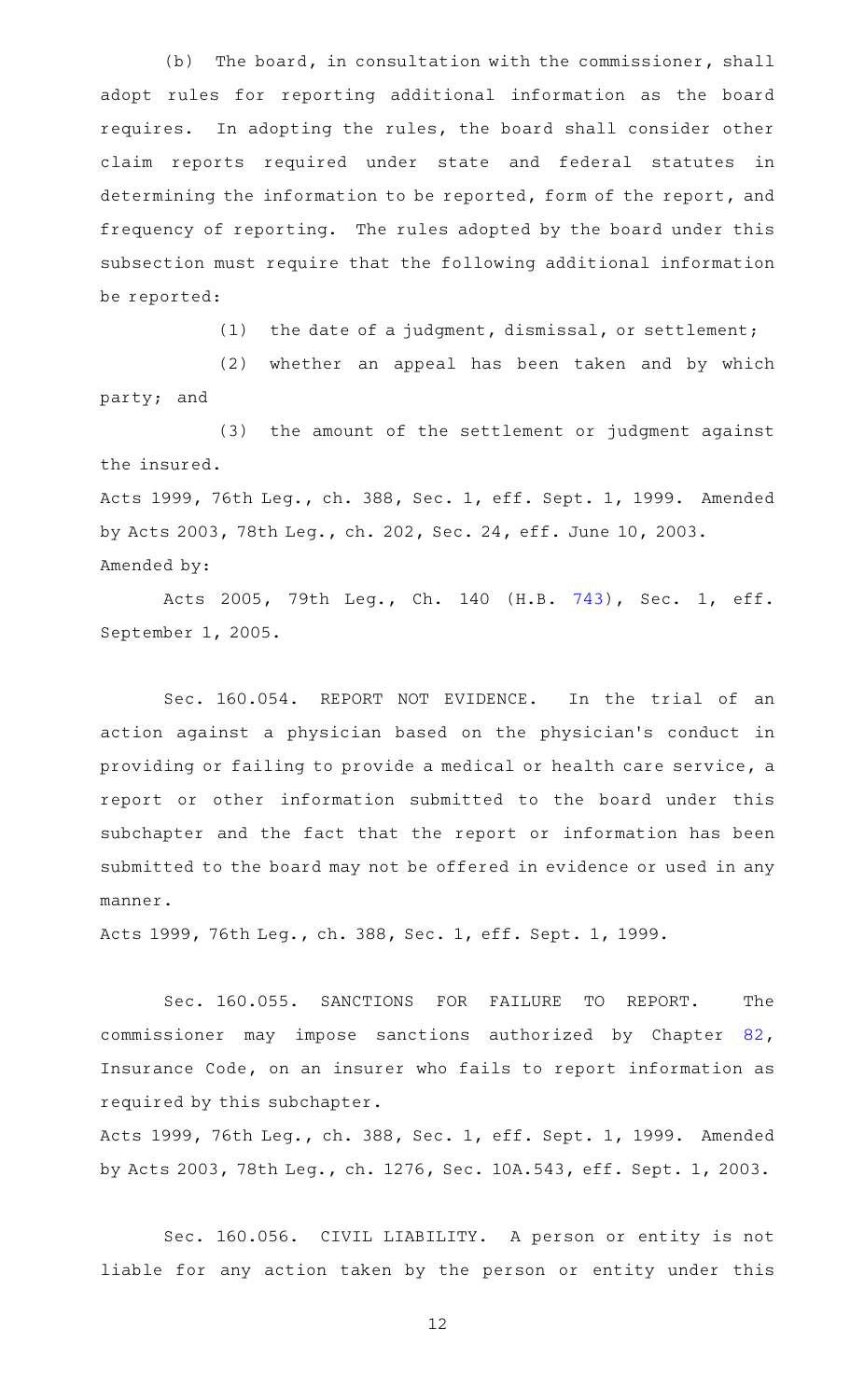subchapter, and a cause of action does not arise against that person or entity, if the person or entity is:

 $(1)$  an insurer reporting under this subchapter;

(2) an agent or employee of that insurer; or

(3) a member, employee, or representative of the board.

Acts 1999, 76th Leg., ch. 388, Sec. 1, eff. Sept. 1, 1999.

## SUBCHAPTER C. REQUIREMENTS RELATING TO CERTAIN CONVICTIONS OR ADJUDICATIONS

Sec. 160.101. REPORT BY COURT TO DEPARTMENT OF PUBLIC SAFETY. (a) This section applies to a person known to be a physician who is licensed or otherwise lawfully practicing in this state or applying to be licensed and who is convicted of or placed on deferred adjudication for:

- $(1)$  a felony;
- (2) a Class A or Class B misdemeanor;

(3) a Class C misdemeanor involving moral turpitude;

(4) a violation of a state or federal narcotics or controlled substances law; or

(5) an offense involving fraud or abuse under the Medicare or Medicaid program.

(b) Not later than the 30th day after the date a person described by Subsection (a) is convicted of an offense listed in that subsection or is placed on deferred adjudication for an offense listed in that subsection, the clerk of the court in which the person is convicted or placed on deferred adjudication shall prepare and forward to the Department of Public Safety the information required by Chapter [66,](http://www.statutes.legis.state.tx.us/GetStatute.aspx?Code=CR&Value=66) Code of Criminal Procedure.

(c) The duty of a clerk to prepare and forward information under Subsection (b) is not affected by:

(1) any subsequent appeal of the conviction for the offense reported; or

(2) any subsequent dismissal of proceedings related to the placement on deferred adjudication for the offense reported. Acts 1999, 76th Leg., ch. 388, Sec. 1, eff. Sept. 1, 1999. Amended